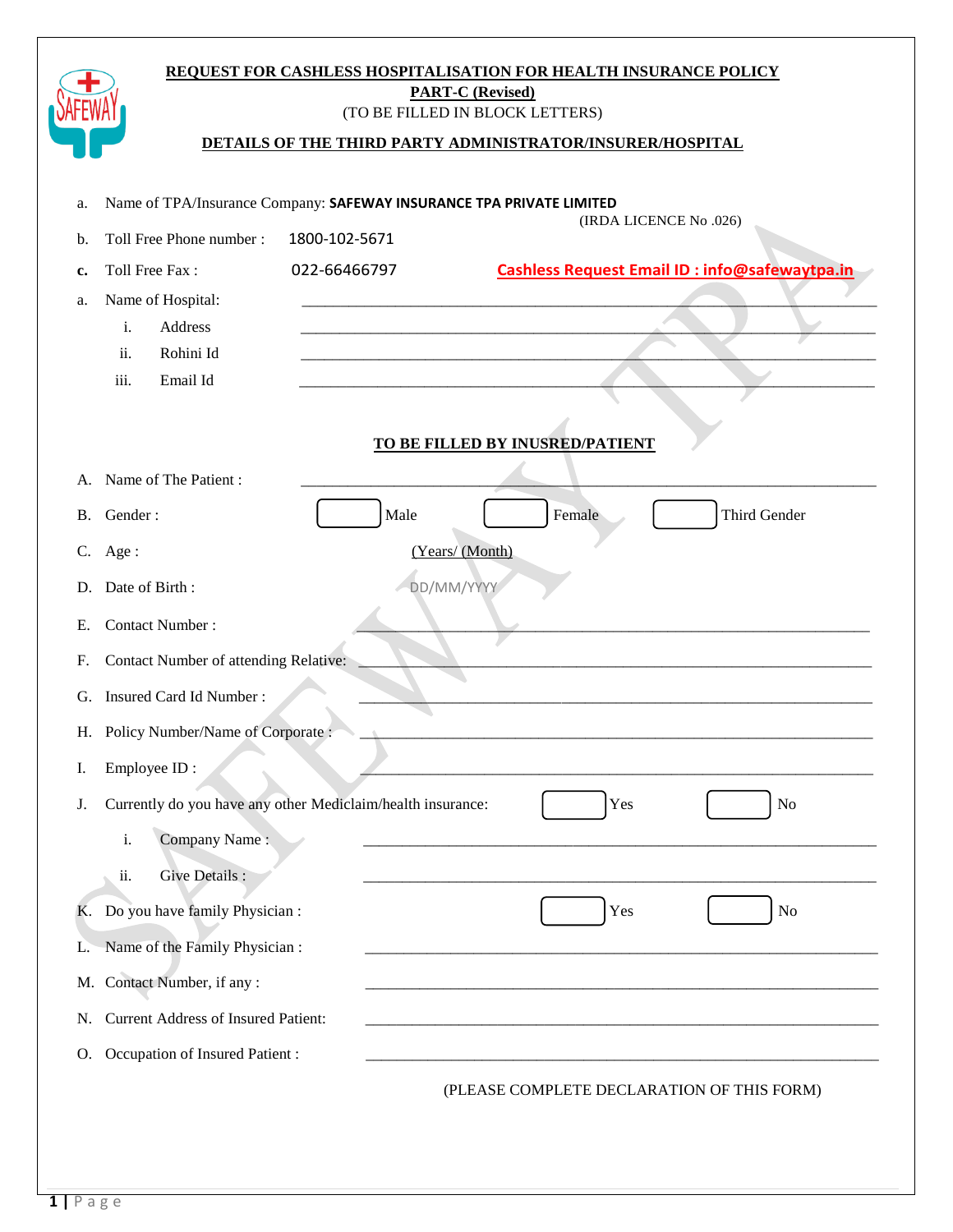## **TO BE FILLED BY TREATING DOCTOR/HOSPITAL**

| А. | Name of the treating Doctor:                                                      |                                                                  |  |  |
|----|-----------------------------------------------------------------------------------|------------------------------------------------------------------|--|--|
| В. | Contact number:                                                                   |                                                                  |  |  |
|    |                                                                                   |                                                                  |  |  |
| C. | Nature of Illness/Disease with presenting complaint: ____________________________ |                                                                  |  |  |
|    | D. Relevant Critical Findings:                                                    |                                                                  |  |  |
| Е. | Duration of the present ailment                                                   | Days                                                             |  |  |
|    | Date of First consultation<br>i.                                                  | DD/MM/YYYY                                                       |  |  |
|    | ii.<br>Paste history of present ailment, if any                                   |                                                                  |  |  |
| F. | Provisional diagnosis:                                                            |                                                                  |  |  |
|    | i.<br>ICD 10 code                                                                 |                                                                  |  |  |
| G. | Proposed line of treatment :                                                      |                                                                  |  |  |
|    | i.<br><b>Medical Management</b>                                                   |                                                                  |  |  |
|    | ii.<br><b>Surgical Management</b>                                                 |                                                                  |  |  |
|    | iii.<br>Intensive care                                                            |                                                                  |  |  |
|    | Investigation<br>iv.                                                              |                                                                  |  |  |
|    | Non-allopathic treatment<br>v.                                                    |                                                                  |  |  |
|    | H. If investigation and/or Medical Management, provide details                    |                                                                  |  |  |
|    | $\mathbf i.$<br>Route of Drug Administration                                      |                                                                  |  |  |
| Ι. | If surgical, name of surgery                                                      |                                                                  |  |  |
|    | ICD 10 PCS code<br>$\mathbf{i}$ .                                                 |                                                                  |  |  |
| J. | If other treatment, provide details                                               |                                                                  |  |  |
|    | K. How did injury occur                                                           |                                                                  |  |  |
| L. | In case of accident                                                               |                                                                  |  |  |
|    | Is it RTA:<br>i.                                                                  | Yes<br>No                                                        |  |  |
|    | ii.<br>Date of Injury:                                                            | (DD/MM/YYYY)                                                     |  |  |
|    | iii.<br><b>Report to Police</b>                                                   | $\rm No$<br>Yes                                                  |  |  |
|    | FIR NO<br>iv.                                                                     |                                                                  |  |  |
|    | Injury/Disease caused due to substance abuse/alcohol consumption<br>V.            | Yes<br>No                                                        |  |  |
|    | Test conducted to establish this (if yes, attach report)<br>vi.                   | $\rm NO$<br>Yes                                                  |  |  |
|    |                                                                                   |                                                                  |  |  |
|    | M. In case of Maternity                                                           | $\overline{L}$<br>$\mathbf{P}$<br>G<br>$\boldsymbol{\mathsf{A}}$ |  |  |
|    | $\mathbf{i}$ .<br><b>Expected date of Delivery</b>                                | (DD/MM/YYYY)                                                     |  |  |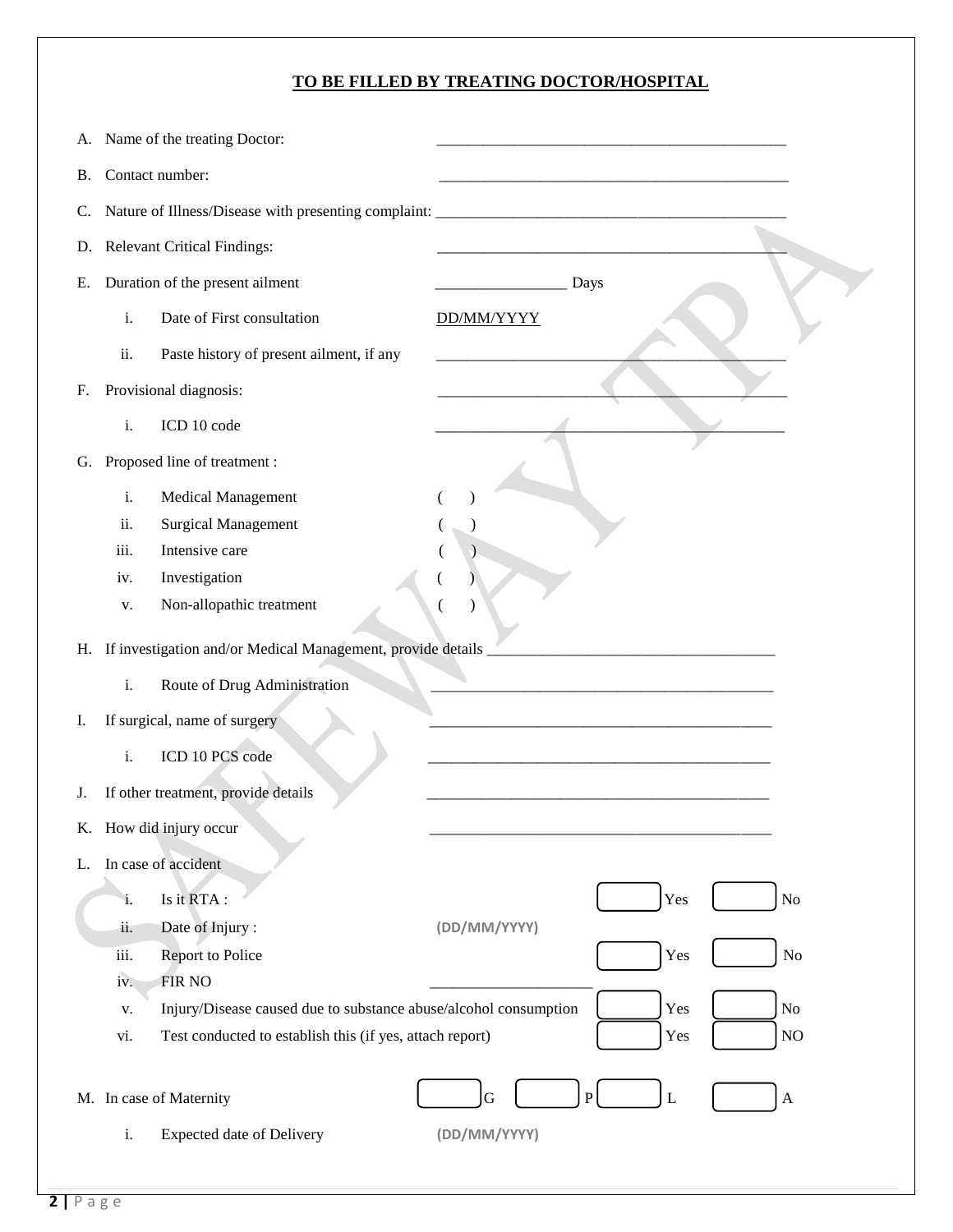# **DETAILS OF PATIENT ADMITTED**

| А. | Date of admission                                                      | (DD/MM/YYYY)              |  |
|----|------------------------------------------------------------------------|---------------------------|--|
| В. | Time of admission                                                      | (HH:MM)                   |  |
| C. | Is this an emergency/planned hospitalization event                     | Planned<br>Emergency      |  |
| D. | Mandatory Past History of any chronic illness                          | If Yes (Since month/year) |  |
|    | i.<br>Diabetes<br>ii.<br>Heart disease                                 |                           |  |
|    | iii.<br>Hyperlipidemias                                                |                           |  |
|    | Hypertension<br>iv.<br>Osteoarthritis                                  |                           |  |
|    | V.<br>Asthma/COPD/Bronchitis<br>vi.                                    |                           |  |
|    | vii.<br>Cancer                                                         |                           |  |
|    | viii.<br>Alcohol/Drug abuse                                            |                           |  |
|    | Any HIV/or STD Related ailment<br>ix.                                  |                           |  |
|    | Any other ailment give details<br>X.                                   |                           |  |
| Е. | Expected number of Days/stay in hospital<br>Days                       |                           |  |
| F. | Days in ICU<br>Days                                                    |                           |  |
| G. | Room Type                                                              |                           |  |
| Н. | Per Day room rent + nursing and service charges + patients diet        |                           |  |
| Ι. | Expected cost of investigation + diagnostic                            |                           |  |
| J. | ICU charge                                                             |                           |  |
| К. | OT charges                                                             |                           |  |
|    | L. professional fees Surgeon + Anesthetist Fees + consultation Charges |                           |  |
|    |                                                                        |                           |  |
|    | N. Other hospital expenses if any                                      |                           |  |
|    | O. All-inclusive package charge charges if any applicable              |                           |  |
| P. | Sum Total expected cost of hospitalization                             |                           |  |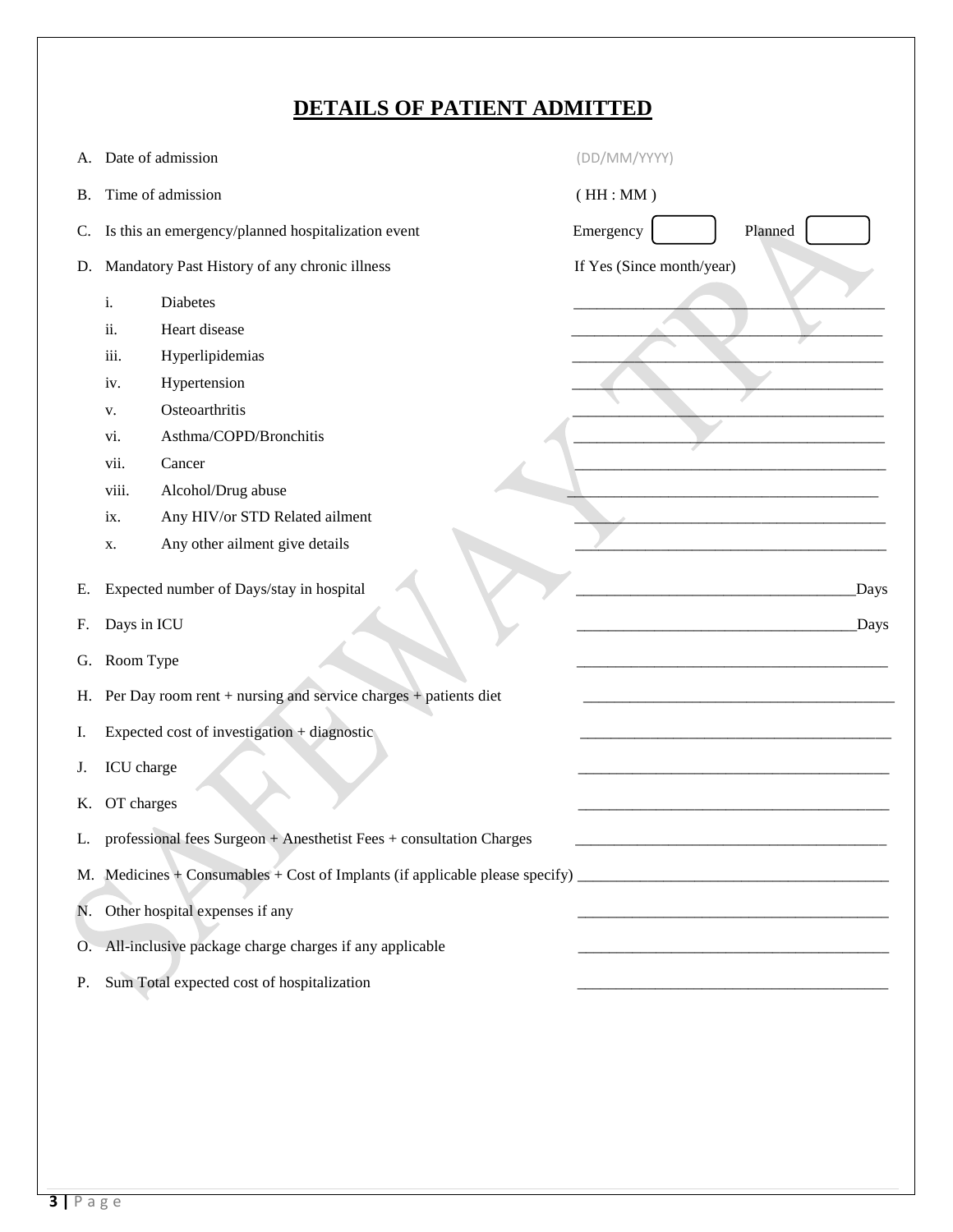# **DECLARATION (**Mandatory)

(Please read very carefully)

 We confirm having read understood and agreed to the Declarations of this form a. Name of the treating doctor b. Qualification : c. Registration number with State Code \_\_\_\_\_\_\_\_\_\_\_\_\_\_\_\_\_\_\_\_\_\_\_\_\_\_\_\_\_\_\_\_\_\_\_\_\_\_\_\_\_\_\_\_\_\_\_\_\_\_\_\_\_\_\_\_\_\_\_\_\_\_ Hospital Seal Patient/Insured Name and Sign (Must include Hospital ID)